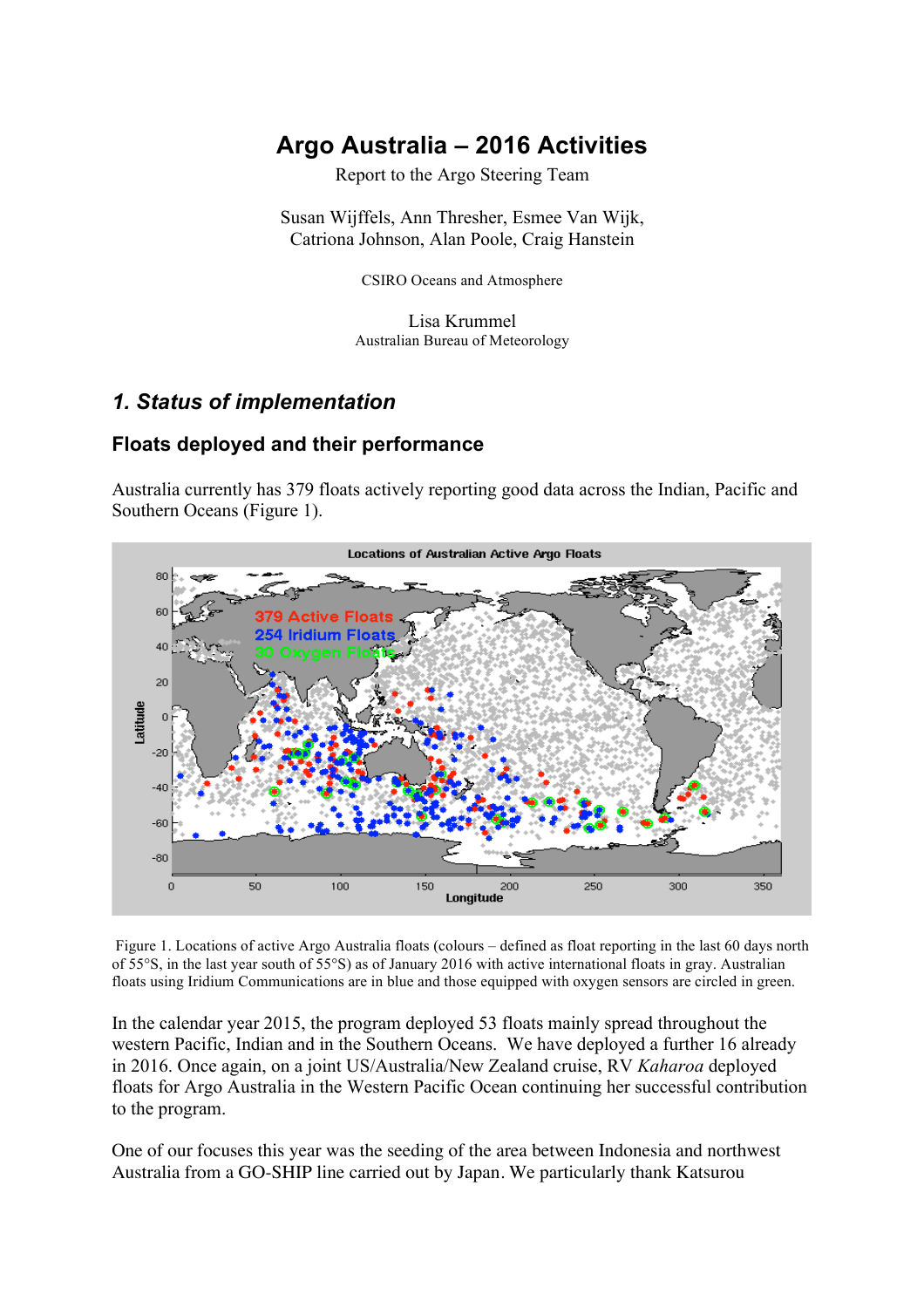Katsumata from JAMSTEC for his outstanding assistance and we thank BPPT, Indonesia who facilitated clearance). This is a very hard area to reseed, often having poor coverage and so this opportunity was invaluable. We also deployed 3 Argo Canada floats into the Southern Ocean.



Figure 2. Locations of float deployments in 2015 (Blue), with proposed deployments for 2016 (Cyan)

We will have 63 or more floats available to deploy in 2016 but we don't expect to deploy all of them in this year.

Conversion to V3.1 formats has now been completed for all file types though work on the trajectory files continues. In addition, we have now coded to deliver BR files in version 3.1 and all have been delivered to the GDACs. We have coded Trajectory files into version 3.1 and though files from floats carrying Argos transmitters are being delivered, creation of trajectory files from Iridium equipped floats is still undergoing testing. That will complete our conversion to version 3.1.

We have also finalized production of BUFR real-time files and are delivering them to the GTS as the floats report and simultaneously with the delivery of the original TESAC data files.

This year, we were required to go to tender for further float procurements. This turned out to be a very useful process, with the establishment of a 'panel' of suppliers who meet our requirements. We can therefore purchase floats that meet our needs without further tenders. In addition, this panel arrangement applies to all Australian government agencies and universities, making it easier for our partners to contribute to the Argo program.

### **Technical problems encountered and solved**

A big challenge this year was the outage of all data delivery via dial-up communications. We still use dial-up as a backup to our RUDICS communications. However some simm cards cannot be converted to use RUDICS. Our landline throughput was blocked by (at one point)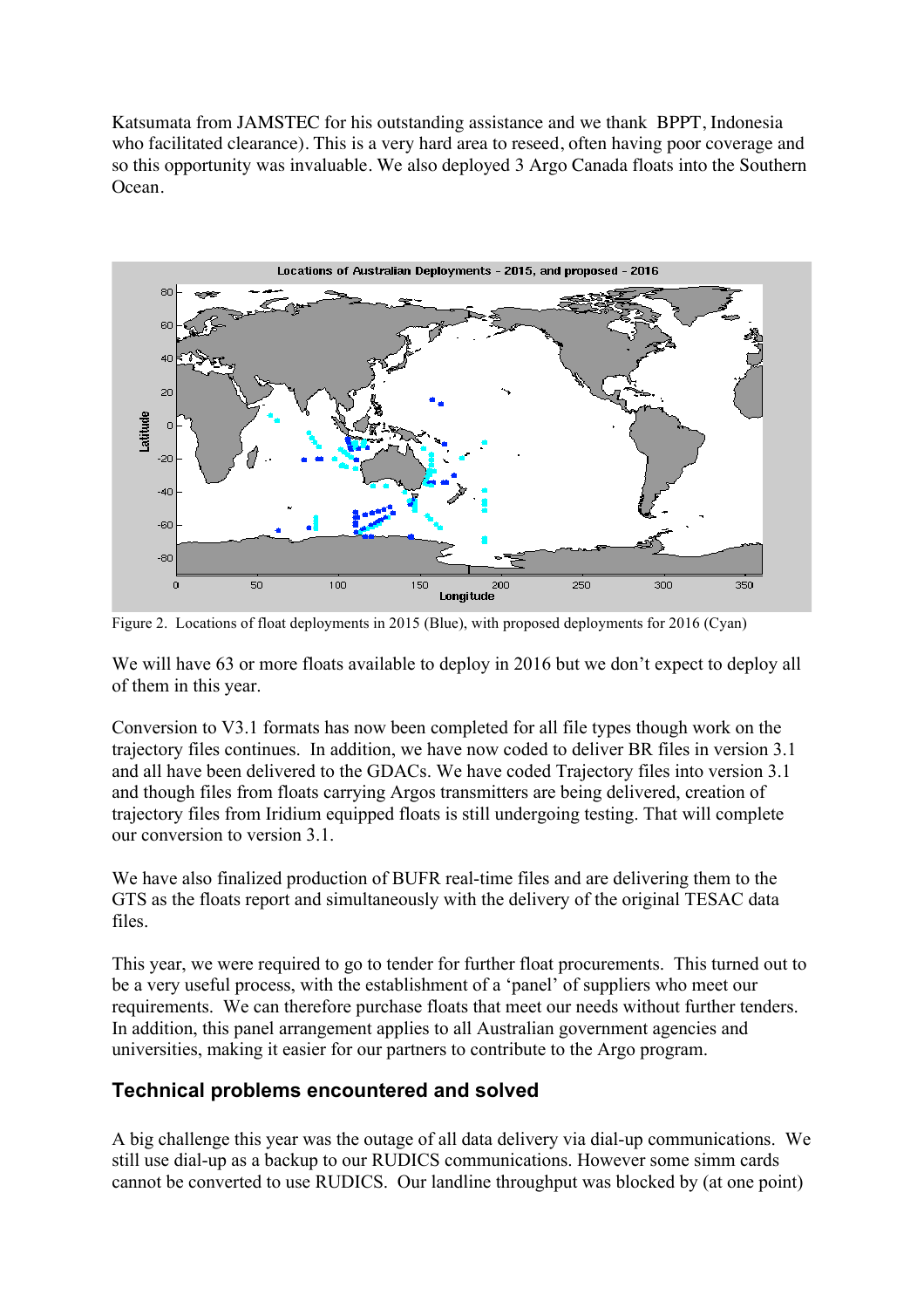Telstra and (at another point) Iridium. The Telstra outage lasted for over a week while the Iridium outage affected all deliveries for over a month. This impacted on the 11 floats that cannot be converted to RUDICS, as well as all calls to the secondary backup server. As a result, we have installed an Iridium modem on our servers so the floats can now dial directly via Iridium-Iridium, bypassing all local communications infrastructure.

Changing the phone numbers for the secondary server on the floats is a long process and ongoing. Once we are sure that has been totally successful, we will retire our dial-up modems. Under-ice floats will take the longest to convert because we will need to wait until all have reported before being sure they have picked up the new numbers. The only problem remaining is that our current Apex APF11 floats cannot change their phone numbers (required to switch from direct dial-up to Iridium-Iridium calls) so if we switch off our secondary dial-up server, these floats will have no backup server.

One benefit of this has been that our communication costs should again decrease since Iridium-Iridium calls are cheaper than Iridium to dial-up.

Technical problems in the core fleet have been very few this year. Our fleet is aging and we are now losing many of our floats as they reach operating ages of 7 or 8 years. Deployments have been able to fill the gaps caused by these losses. There have been a few failures on deployment and we are talking to the manufacturers about warranty replacements.

We have greatly increased our Bio-Argo equivalent fleet this year with deployment of Seabird floats carrying a complex array of sensors. These include Radiance and Irradiance, SUNA Nitrates, various oxygen sensors, various FLBB combinations, CDOM and others. We are about to deploy another version that carries a pH sensor. This has been a complicated process and coding to deliver these files has not been easy but we can now handle a wide variety of bio sensors.

#### **Float Failure Mode Analysis**

As of the January 2016, the Australian Argo program had deployed 707 floats. From the total number of floats deployed; 306 are now dead. Of the remaining 401 floats, more than 98% are returning good data with only 8 floats producing suspect or bad data (on the grey list). This is a decrease from last year when there were 17 floats on our grey list.

Of the dead floats, most (44%) ceased to operate due to normal end of life when they ran down their battery packs. A further 12% died of unknown causes and ~6% died on deployment for various reasons. The remainder of floats ceased working mainly due to environmental reasons – see the table below. Because there were multiple causes of failure in some cases, note that these will not sum to 100%

| <b>Float failure mode for dead floats</b> | <b>Number of floats</b> | % of dead floats |
|-------------------------------------------|-------------------------|------------------|
|                                           | (306)                   |                  |
| End of life                               | 136                     | 44.4             |
| Grounded                                  | 34                      | 12.7             |
| Unknown                                   | 37                      | 12.1             |
| Leak                                      | 31                      | 10.1             |
| Died on Deployment (10 from               | 20                      |                  |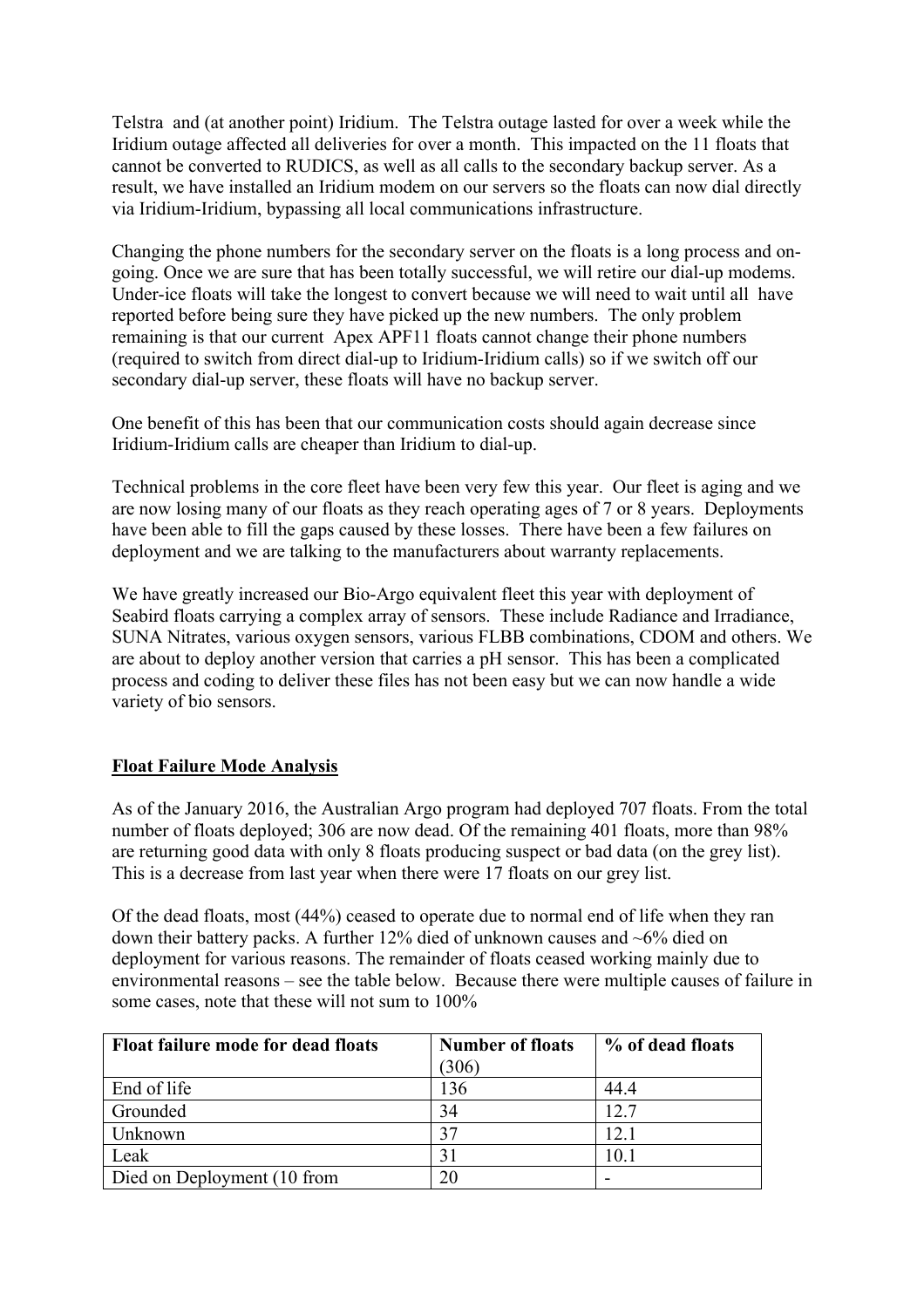| mechanical failure, or other mechanism, |      |
|-----------------------------------------|------|
| 10 unknown)                             |      |
| Lost under ice                          |      |
| Mechanical or software malfunctions     | 10.4 |
| Float preparation errors                |      |
| Retrieved                               |      |

#### **Summary of Technical Issues**

We have had a very good year with respect to technical performance. We have, however, had two more failures on deployments and will investigate to see if we can assign a cause to these disappearances.

Working with Dr. Sophie Cravatte (IRD, France) and both Teledynne Webb and RBR, the RV L'Atlante deployed an Apex float (with APF11 controller) with a new RBR CTD in the Coral Sea. This was deployed with a 'companion' Apex (APF9) SBE equiiped float for comparison. On 3 day cycles they remained close for around 35 profiles before diverging. The data are being analysed in collaboration with RBR. Subsequently the RBR was instructed to sample the upper ocean at 0.1db resolution, which it did. We then moved both floats to a 10 day cycle. The RBR data, which is still of unknown quality, has not yet been distributed via the GDACs. The aim over rest of the float mission is to check for long term drift.



**Locations of test RBR (black) and SBE (orange dots) companion float profiles in the Coral Sea.** 

### **Status of contributions to Argo data management**

Ann Thresher is co-chair of the Argo Data Management Team and both Susan Wijffels and Ann participated in the ADMT16, held in Bermuda.

Collaboration with Argo India: The program has continued to work intensively with the Indian Argo program, on coding for new data formats, Bio-Argo data and version 3.1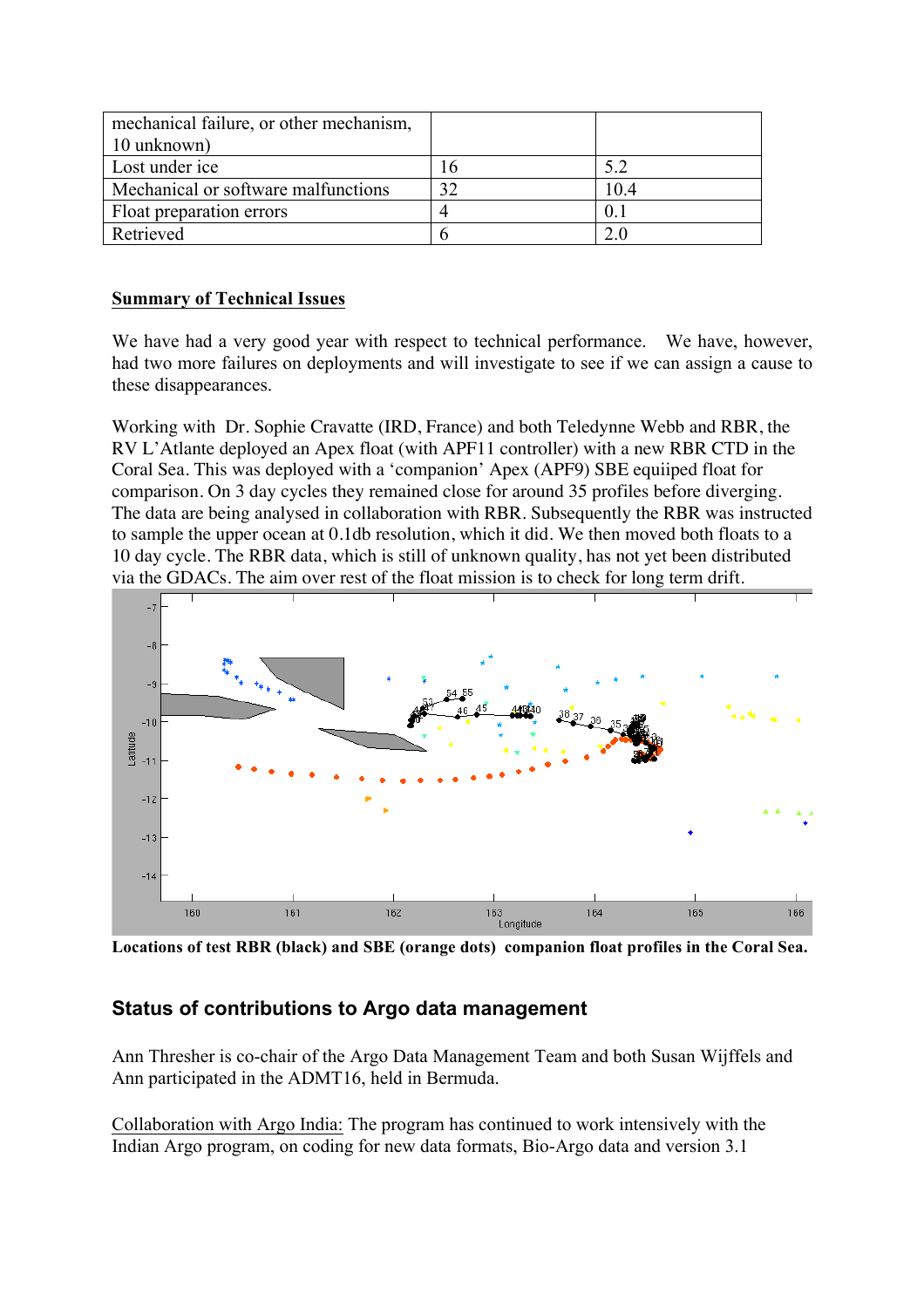formats. All software has now been delivered and we are working on getting it implemented for all of their floats.

Metadata and Technical file Standardisation: Esmee van Wijk and Ann Thresher continue to work on standardization of metadata files and technical files. This is on-going as more names and variables are required for new float models and sensors.

#### **Status of delayed mode quality control**

| <b>Australian DM Statistics</b> | core Argo | $\text{core} + \text{Bio} + \text{pilot study}$ |
|---------------------------------|-----------|-------------------------------------------------|
| D files submitted to GDAC       | 67866     | 71089                                           |
| Total R files                   | 31001     | 62782                                           |
| R files eligible for DMQC       | 18093     | 47591                                           |
| Total eligible files for DMQC   | 85959     | 118680                                          |
| Total files at GDAC             | 98867     | 133871                                          |

Table 1. Delayed Mode processing statistics for the Australian array.

The Australian Argo array continues to grow with 726 floats deployed to date since the beginning of the program and more than 130,000 Australian profiles available at the GDACs (just under 100,000 of these profiles belong to 'core' Argo floats). A total of 407 floats are operational and returning good data. A further 292 floats have reached end of life and 12 are returning suspect or bad data. As of 17/03/2016, our DMQC percentage stands at 79% of eligible profiles (those that are greater than 12 months old). Note that this percentage is for Argo floats that are designated as 'core' Argo i.e. those that measure P, T and S. Australia has deployed a number of floats that were originally notified as core Argo but are actually Argo equivalent i.e. Bio Argo floats and those deployed in pilot studies, (i.e. EM Apex floats and floats on the continental Antarctic shelf). If we include the non-core Argo profiles then we are at 59% for our DM percentage.

The conversion to the new format V3.1 has caused considerable delays to DMQC processing as has the increased data management demands of Bio Argo floats. We have made good progress in the last 12 months in bringing up our fraction of delayed mode profiles at the GDAC with an extra half time DM person. We are currently prioritising the DMQC of the core Argo profiles and hope to be caught up with DMQC by the next AST meeting if DM staffing is continued at the current level.

In addition, a second new hire spent 6 months developing a software suite to handle multiprofile data including oxygen. Unfortunately this person has moved on to another position but is still developing the software for us on a casual basis. The new software includes significant improvements and flexibility in the way we visualise our core and new bio data. We are currently in the final phases of bug testing this new software to ensure consistency of outputs compared to the old software suite. The new software enables DMQC of oxygen data from Argo floats using a modified Takeshita 2013 approach. We hired a person on a short term contract to help us start the QC of the Argo oxygen data, we are hoping to have the first dataset from 60 oxygen floats available mid year.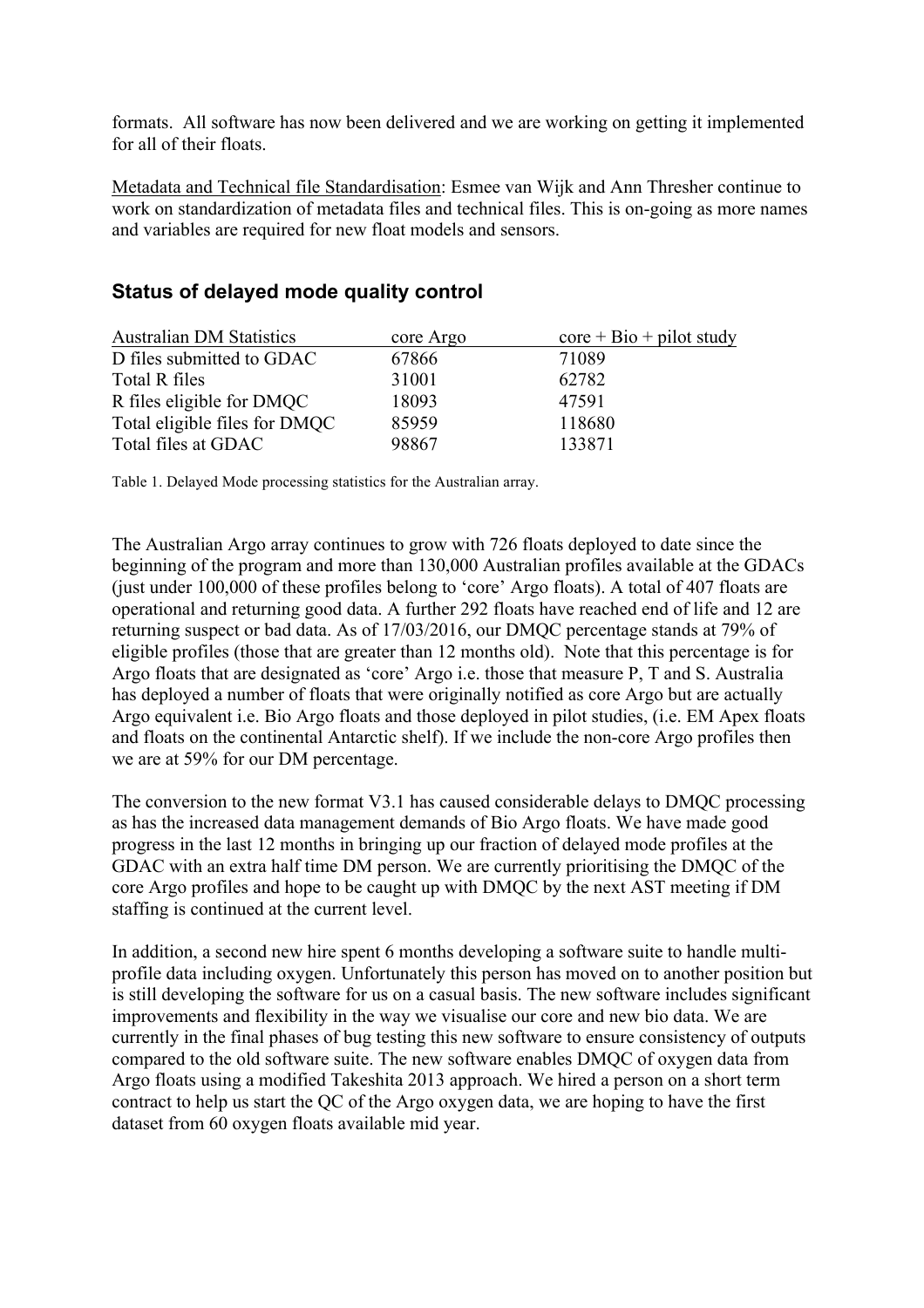In total 552 floats have been assessed through the DMQC process for drift of the salinity sensor, many of these are now assessed in routine maintenance mode (i.e. at least once per year). Of these, 14 floats (3%) returned no data from deployment and 9 floats (2%) returned bad data for most of the record due to pressure sensor issues, cracked conductivity cells or other hardware problems. Of the remaining assessable floats; 84% showed no salinity drift for the life of the float, 12% showed a positive salinity drift and 2% are affected by a fresh offset, most likely to be bio-fouling. Most floats with either salty or fresh drift (and not badly bio-fouled) were able to be corrected using the OW software. A further 16 old floats (3%) suffered from TBTO fouling at the start of the record, generally only the first or second profiles but in some cases up to 7 profiles.

An analysis of pressure sensor performance reveals that most float have very stable pressure sensors over time. A small fraction (17) floats (or 3%) are affected by the Druck microleak issue, with two modes; either a very fast negative pressure drift that results in a shorting of the float electronics and death of the float after 15-20 profiles or a much slower negative pressure drift that results in a decline in pressure of up to 8db over ~250 profiles. A further 6 floats or 1% were found to have bad, non correctible pressure for the life of the float. Within the cohort of floats with well-behaved pressure sensors over time, a small proportion (around 8% of floats) showed occasional bad pressure values (non monotonic pressure values) or missing blocks of data that could be caused by problems with data telemetry as well as sensor issues. However within each float only a small percentage of the overall cycles were affected and only a small number of data points within each cycle.

### *2. Present level of and future prospects for national funding for Argo*

Argo Australia has been part of Australian Government initiative: an Australian Integrated Marine Observing System (IMOS; www.imos.org.au) for research infrastructure funded under the Education Infrastructure Fund (EIF) and the National Collaborative Research Infrastructure Strategy (NCRIS). Argo Australia also gets direct funding from CSIRO Ocean and Atmosphere, the Australian Climate Change Science Program (ACCSP), in kind assistance from the Bureau of Meteorology and also logistical assistance from the Royal Australian Navy. The Antarctic Climate and Ecosystem Cooperative Research Centre (ACE) has partly restored a key Southern Ocean contribution to Argo Australia through around 10 deployments per year for core Argo, and some floats to be used very close to the ice-shelves and in the future, deep Argo floats (PI: Dr. Steve Rintoul). Bio-Argo floats are being deployed as part of an Australia-India Strategic Research Initiative (PI Nick Hardman Mountford).

It has been recently announced, after a national review, that IMOS has secured five years of funding at 80% of 2014/15 levels. This is excellent news. The amount to be awarded to Argo is not yet known but we anticipate this will likely be at 2015/16 levels which is a 20-30% cut on past funding rates. However, one major co-investing program, the long running Australian Climate Change Science Program, is closing down at the end of June 2016. The follow on program, the Earth Systems Science Hub of the National Environmental Science Program, does not allow support for observation networks. This results in a large funding decrease for the program. As a result, float deployment numbers for Argo Australia are on a downward slope until other sources of support can be found.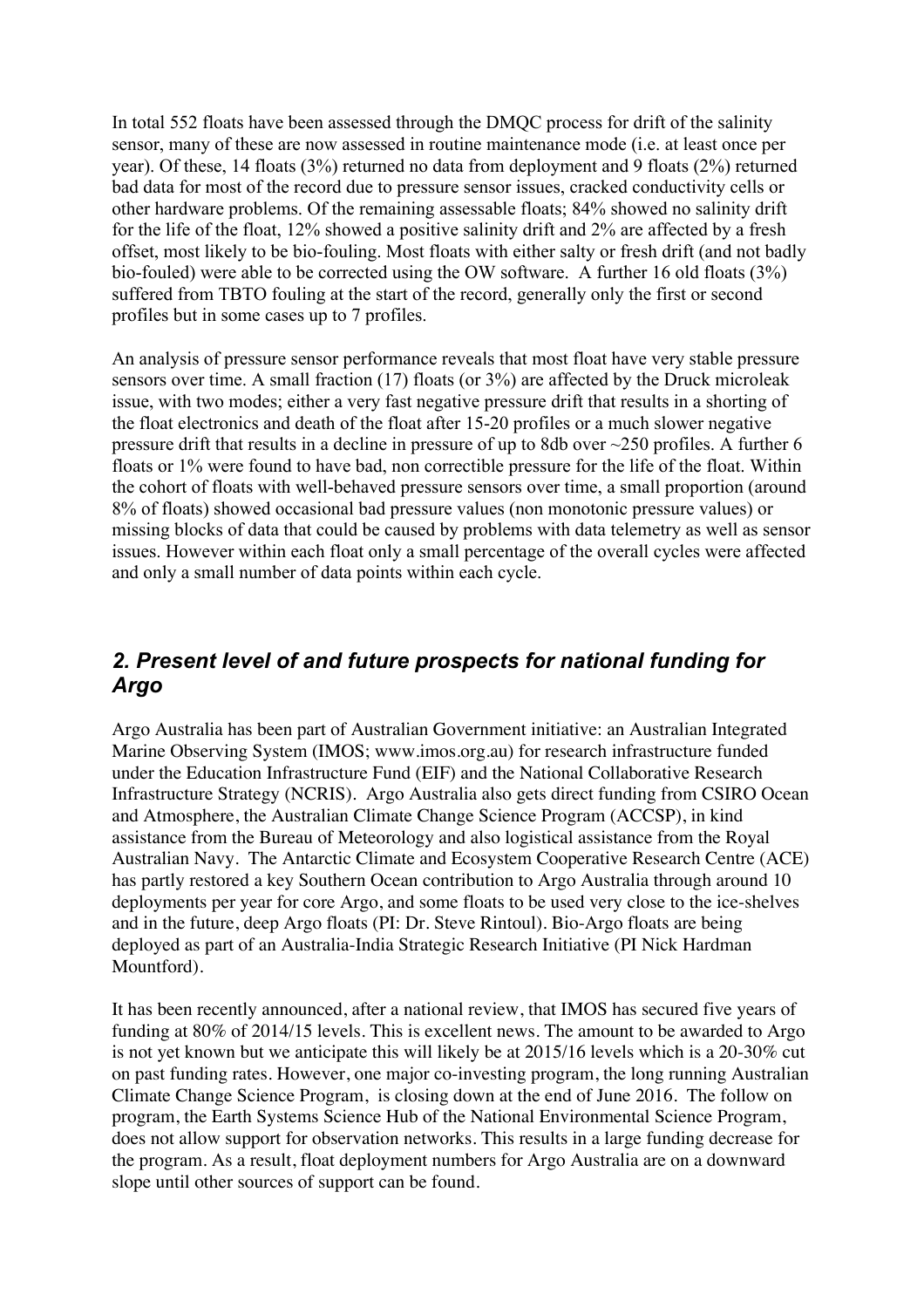Argo Australia has about 2.5 full time equivalents (FTE) in data management, 1.5 FTE in technical support and preparation and 0.3 FTE in leadership and management.

## *3. Summary of deployment plans (level of commitment, areas of float deployment)*

Once again, we have had a successful deployment year, with very few floats remaining in the lab, though our new orders are beginning to arrive. We have ordered (so far) another 38 floats for next year, all with identified deployment opportunities. Many will go out on a reoccupation of P15S which the R/V *Investigator* will run starting in mid-April so we will be busy getting them prepared for deployments. The number of floats on order is down on our usual numbers because the Australian dollar has weakened (decreasing our buying power) and our funding has been cut. The Australian Bureau of Meteorology has, however, committed to providing between 4 and 6 floats this year which will be a help.

In addition, we will continue to assist in funding R/V *Kaharoa* voyages for as long as we are able and hope to provide floats for her next trip.

As always, we will rely on the R/V *Aurora Australis*, the Australian Antarctic Division's research vessel, to assist with deployments in the Southern Ocean. In addition, we will continue to use the French resupply vessel*, l'Astrolabe*, for deployments south of Tasmania.

### *4. Summary of national research and operational uses of Argo data as well as contributions to Argo Regional Centres.*

- Argo data are routinely used in the operational upper ocean analyses Australian Bureau of Meteorology (http://www.bom.gov.au/bmrc/ocean/results/climocan.htm).
- The dynamical seasonal forecasting system POAMA heavily uses Argo data for forecast initialization, including assimilating salinity which great improves the analysis – Oscar Alves, Australian Bureau of Meteorology
- CSIRO Oceans and Atmosphere Flagship, in collaboration with the Bureau of Meteorology Research Center, has developed an ocean model/data assimilation system for ocean forecasting and hindcasting. Argo data is the largest *in situ* data source for this system. The ocean reanalysis products can be found here: http://wp.csiro.au/bluelink/global/bran/.
- The OceanMap forecasts are now routinely published and are available via the Bureau of Meteorology website.
- Many students in the CSIRO/University of Tasmania graduate program and University of New South Wales are utilizing Argo data in their thesis studies.
- The Australian Climate Change Science Program heavily uses Argo data and its products for sea level rise, ocean change detection, model validation and development work.
- The major e-Reefs project, a shelf downscaling and forecasting system, relies on Argo data to set the offshore ocean conditions.

Argo Australia's web site is: http://imos.org.au/argo.html